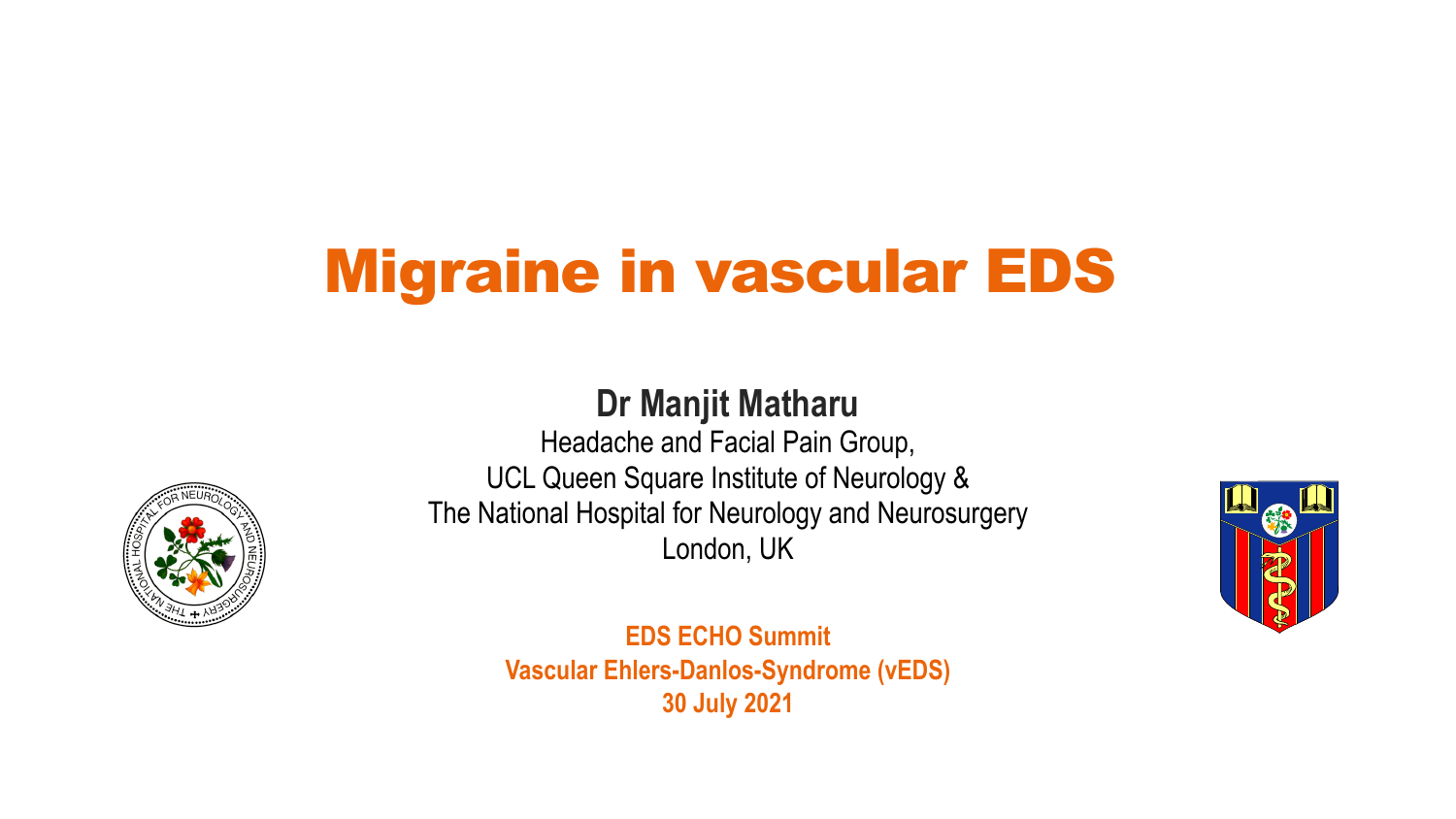# Disclosure Statement

**Travel grants, research grants, participation in advisory boards and funding for educational sessions from:**

- **Abbott**
- **AbbVie**
- **Eli Lilly**
- **Ehlers Danlos Society**
- **Lundbeck**
- **Novartis**
- **Salvia**
- **TEVA**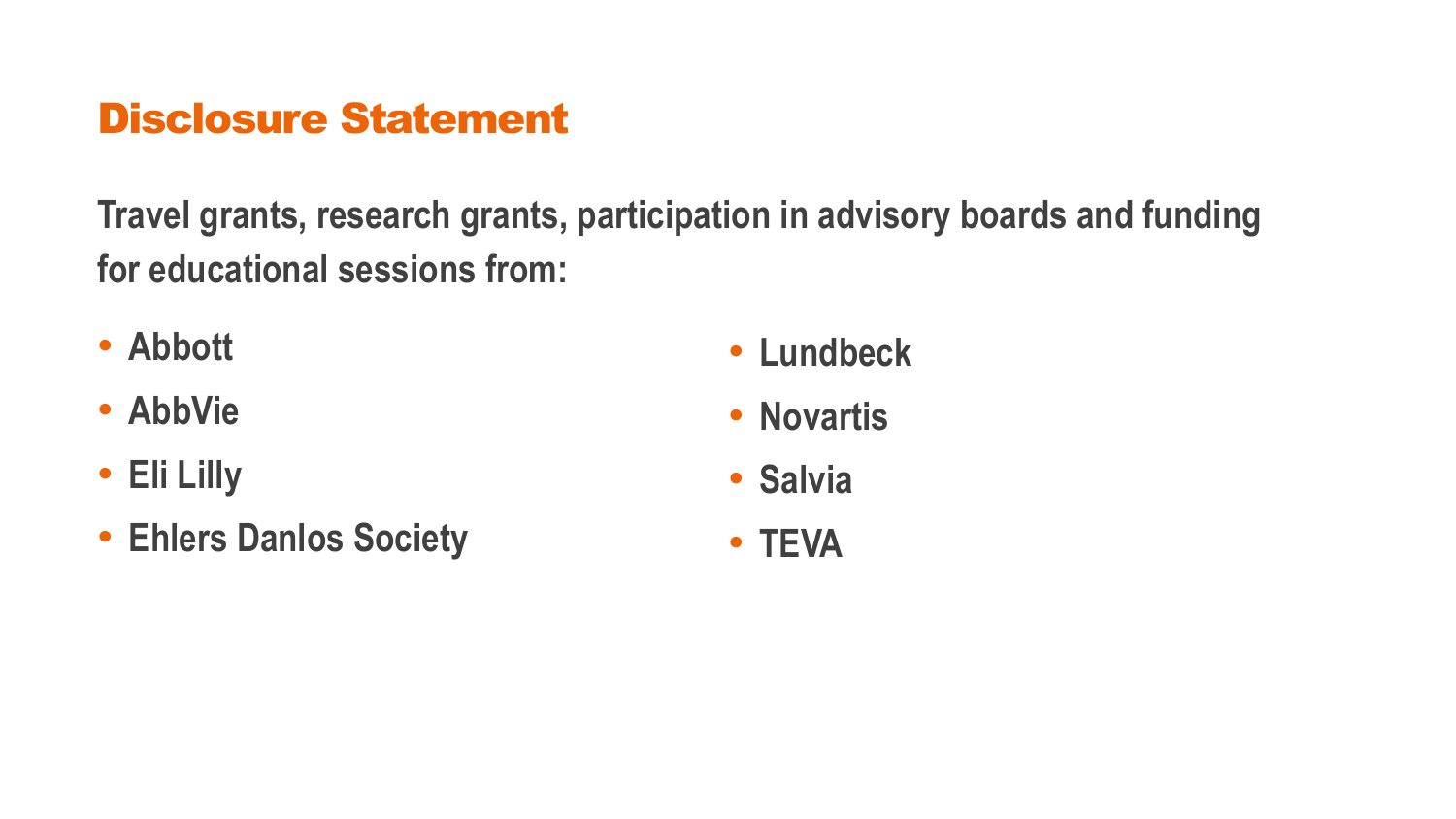# Prevalence of headaches in hypermobile disorders

- **"Of all the complications that may arise in hypermobility syndromes, chronic pain is arguably the most menacing and difficult to treat." Rodney Grahame (1)**
- **Sparce literature with several limitations:** 
	- Case definitions of JHS/EDS/BJH variable
	- International Classification of Headache Disorders (ICHD) diagnostic criteria generally not utilised
	- Small series, often poorly controlled
- **51 EDS patients (13 classic type, 28 EDS-HT, 1 with JHS, 7 vascular type, 2 unclassified type) showed that headache and neck pain is present in 30-40% of cases. (2)**
- **28 JHS female patients and 232 matched controls: prevalence of migraine 75% in JHS, 43% in controls (OR 3.19) (3)**
- **170 JHS female patients and 50 female hospital staff (controls): prevalence of migraine 40% in JHS, 20% in controls (4)**

<sup>(1)</sup> Grahame R. Curr Pain Headache Rep. 2009;13(6):427-33.

<sup>(2)</sup> Sacheti A, et al J Pain Symptom Manage 1997;14:88-93.

<sup>(3)</sup> Bendik EM, et al. Cephalalgia 2011;31:603-613.

<sup>(4)</sup> Hakim AJ, Grahame R. Rheumatology (Oxford). 2004;43(9):1194-5.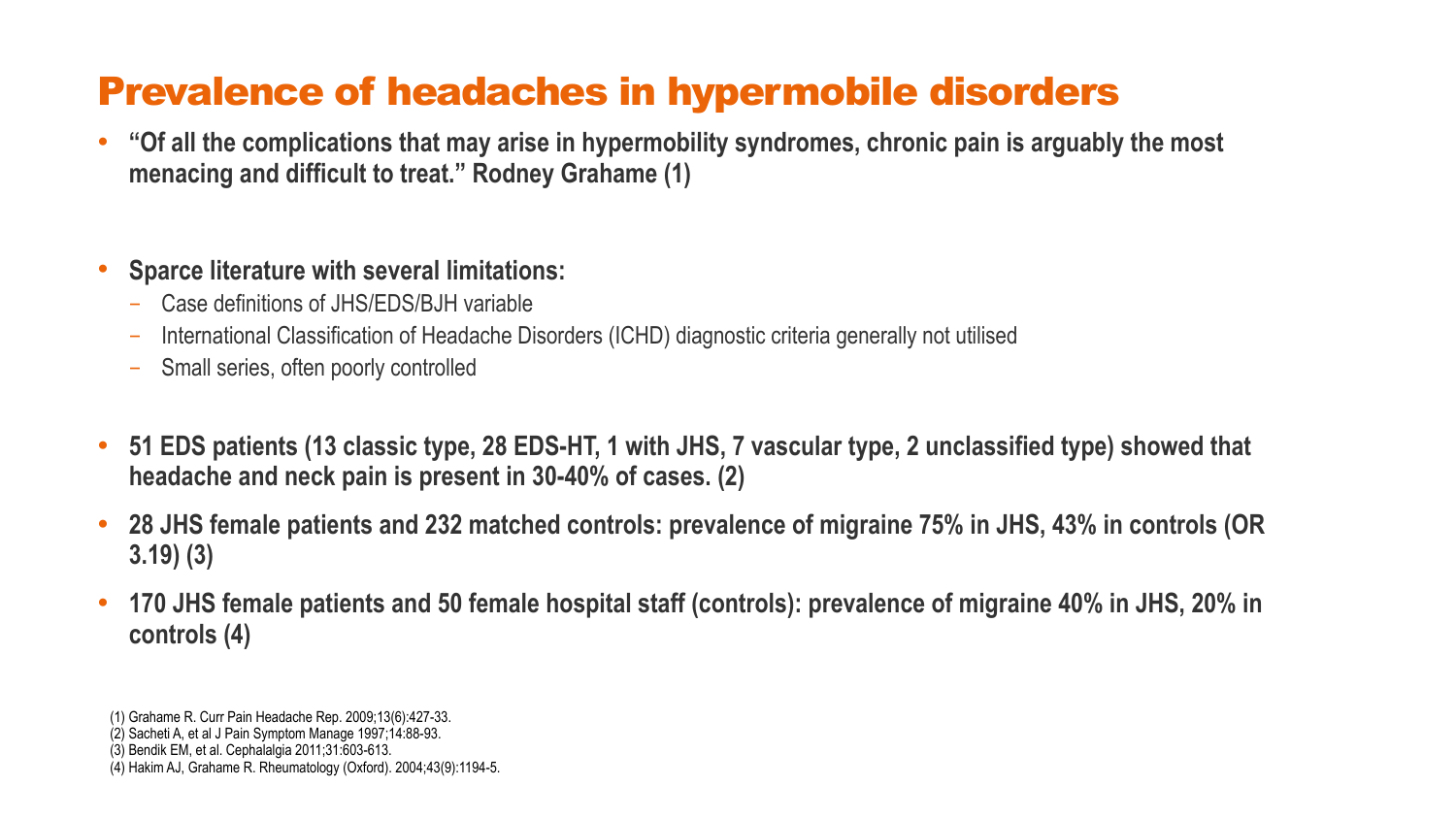### Causes of headache disorders in hypermobile syndromes.

- **Primary headache syndromes** 
	- Migraine
	- New daily persistent headache (NDPH)
	- Tension-type headache

### • **Orthostatic Headaches**

- Spontaneous intracranial hypotension
- Headache secondary to Postural tachycardia syndrome (PoTS)
- **Headaches due to structural disorders** 
	- Carotid cavernous fistula\*
	- Temporomandibular dysfunction
	- Cervicogenic headache
	- Chiari malformations
	- Craniocervical instability
	- Trigeminal neuralgia
	- Neck-tongue syndrome
	- Cervical artery dissection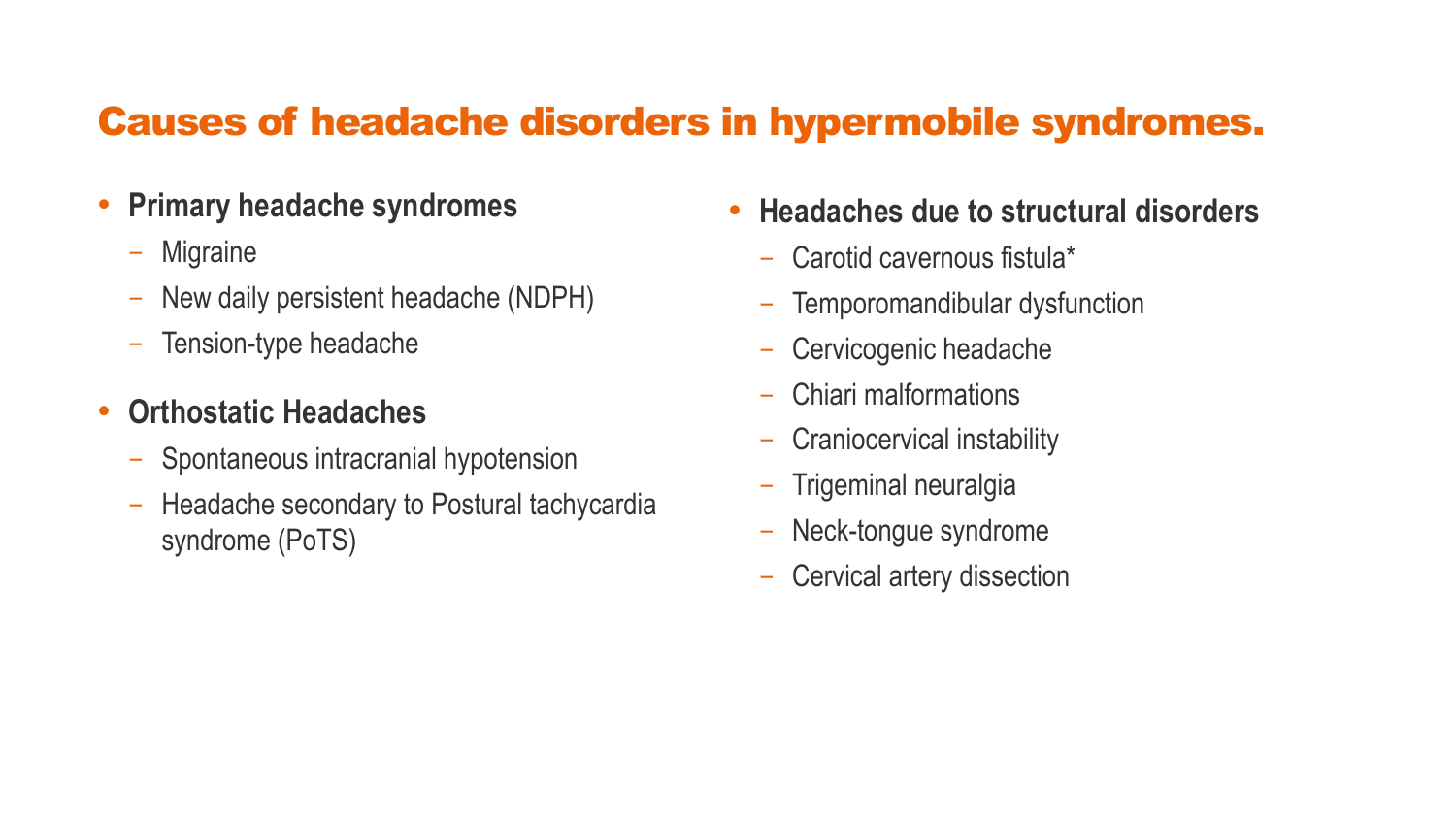# **Migraine**

# **ICHD-III Diagnostic criteria: 1**

• **Episodic attacks of headache lasting 4-72 hours with the following features:** 

#### **Headache has at least two of the following characteristics:**

- ■ **Unilateral location**
- ■ **Pulsating quality**
- ■ **Moderate or severe pain intensity**
- ■ **Aggravation by routine physical activity**

**During headache at least one of the following:** 

- ■ **Nausea and/or vomiting**
- ■ **Photophobia and phonophobia**

- **Further sub-classified on basis of aura and frequency of headaches** 
	- Headaches ≤15 days/month: episodic migraine
	- Headaches ≥15 days/month: chronic migraine
- **Overall prevalence of migraine: 12-15%** 
	- Chronic migraine: 0.9-2.2%

#### **ICHD = International Classification of Headache Disorders**

1. Headache Classification Subcommittee of The International Headache Society. The International Classification of Headache Disorders 3rd edition. Cephalalgia. 2018;38:1-211.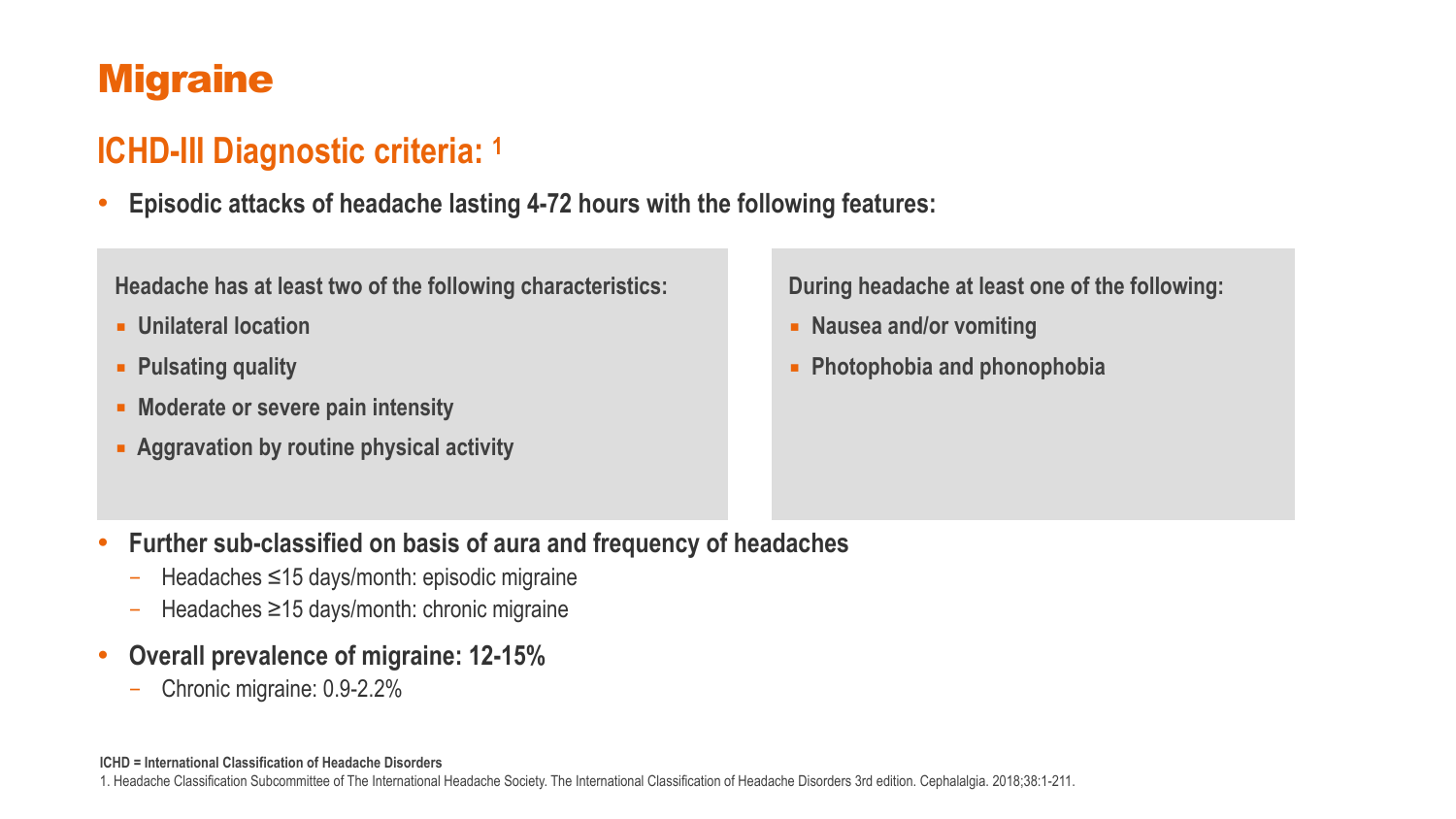### Migraine – a polyphasic brain disorder

• **A complex clinical syndrome characterised by headache with specific features and associated symptoms**

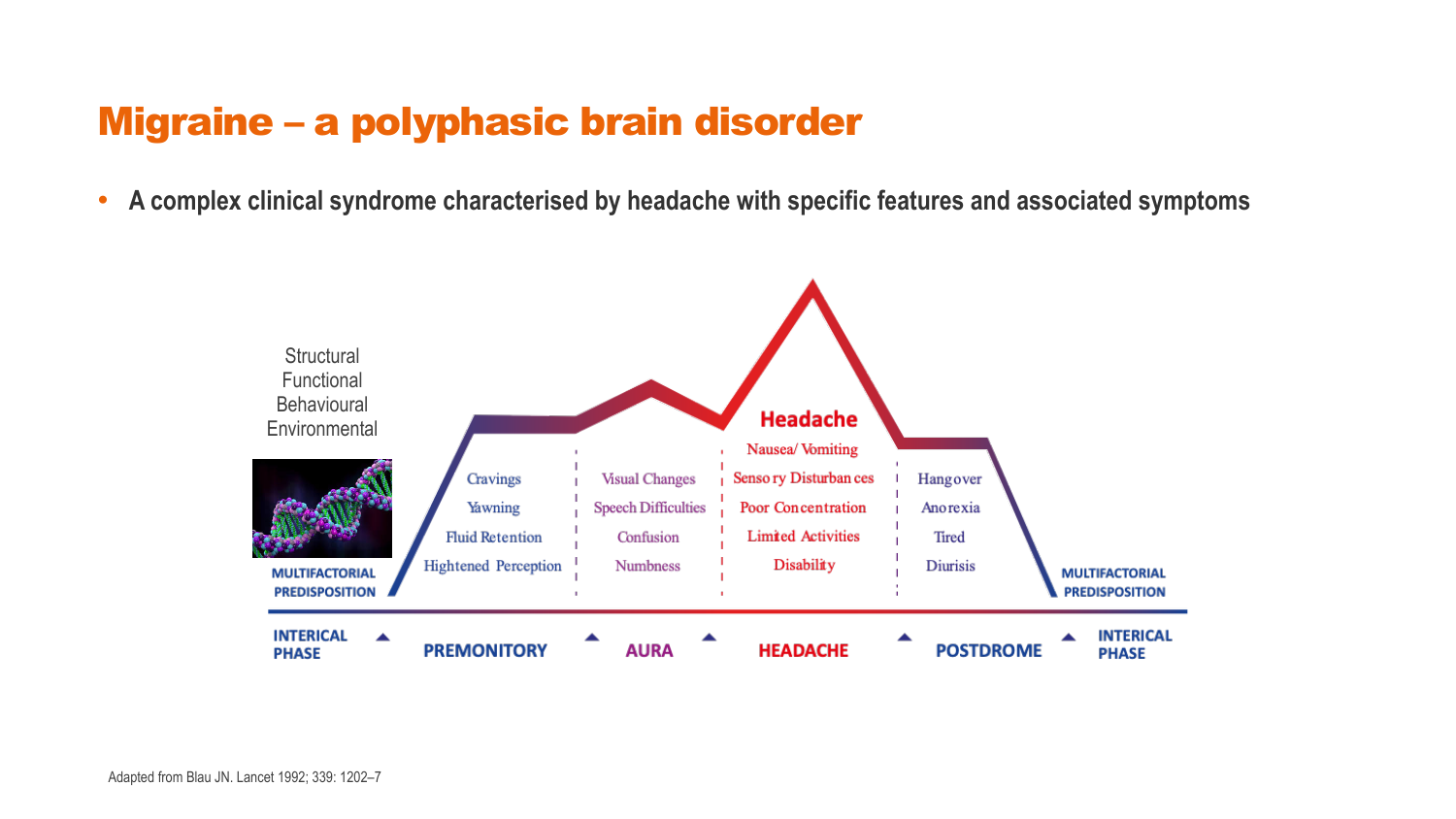### Pathophysiology of Migraine



TGVS=trigemino-vascular system.

Adapted from Pietrobon D, Striessnig J. *Nat Rev Neurosci.* 2003;4:386-398.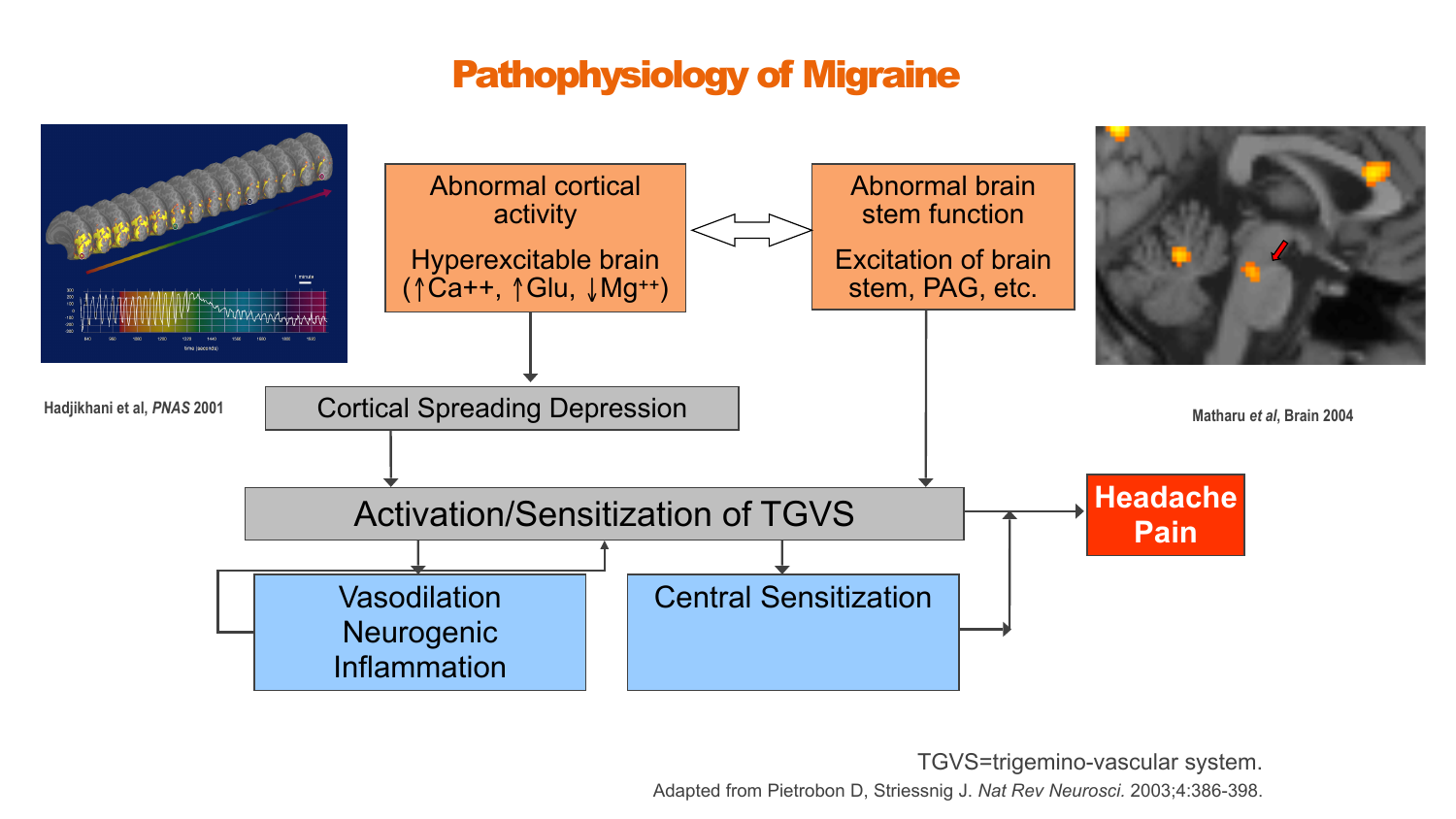# Multifaceted Approach to Management of Migraine

- **Lifestyle modification and trigger management**
- **Pharmacological and Injectable treatments** 
	- Acute treatment
	- Preventive treatment

# • **Neuromodulation**

- Non-invasive neuromodulation
- Invasive neuromodulation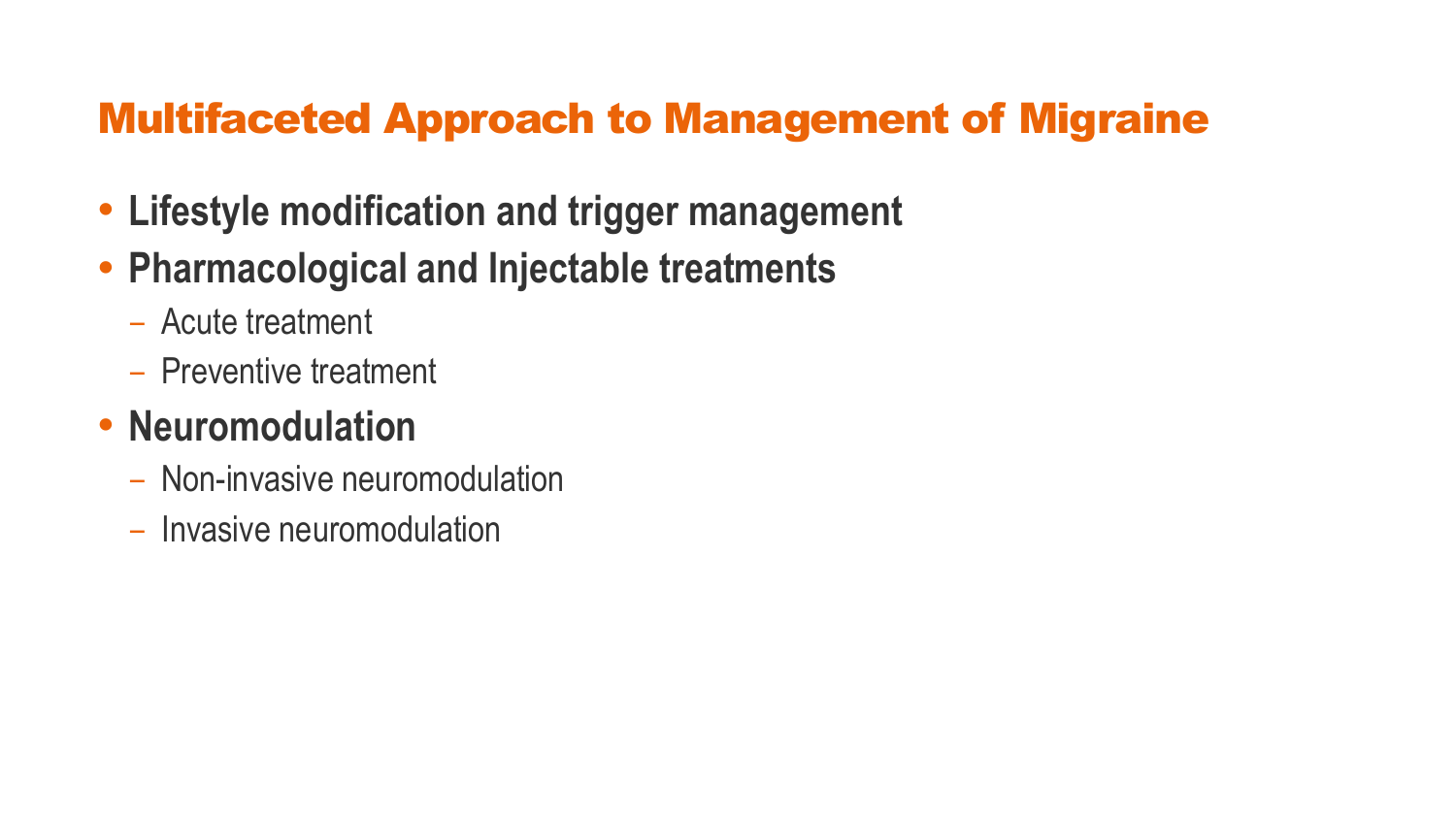# Abortive Treatments in Migraine

### **Non-specific Treatments**

- **Paracetamol 1g**
- **NSAIDs (high-dose & soluble)\*** 
	- Aspirin 600-900mgs
	- Ibuprofen 600-800mgs
	- Naproxen 500-1000mgs
	- Tolfenamic acid 200mgs
- **+/- Anti-emetics:** 
	- Domperidone 10mgs
	- Metoclopramide 10mgs
	- Ondansetron 4mg
	- Prochlorperazine 5mg

### **Caution: medication overuse headache**

### **Specific Treatments**

- **Ergot derivatives**
	- Ergotamine 1-2mg tablets/suppository
	- Dihydroergotamine
- **Triptans** (5-HT $_{1B/D}$ )
	- Sumatriptan
	- Rizatriptan
	- Zolmitriptan
	- Almotriptan
	- Eletriptan
	- Naratriptan
	- Frovatriptan
- Ditans (5-HT<sub>1F</sub> receptor agonists)
	- Lasmiditan
- **Gepants (CGRP receptor antagonists)**
	- Rimagepant
	- Ubrogepant
- **Neuromodulation**
	- Supraorbital nerve stimulation
	- Remote Electrical Neuromodulation (REN)
	- Transcranial magnetic stimulation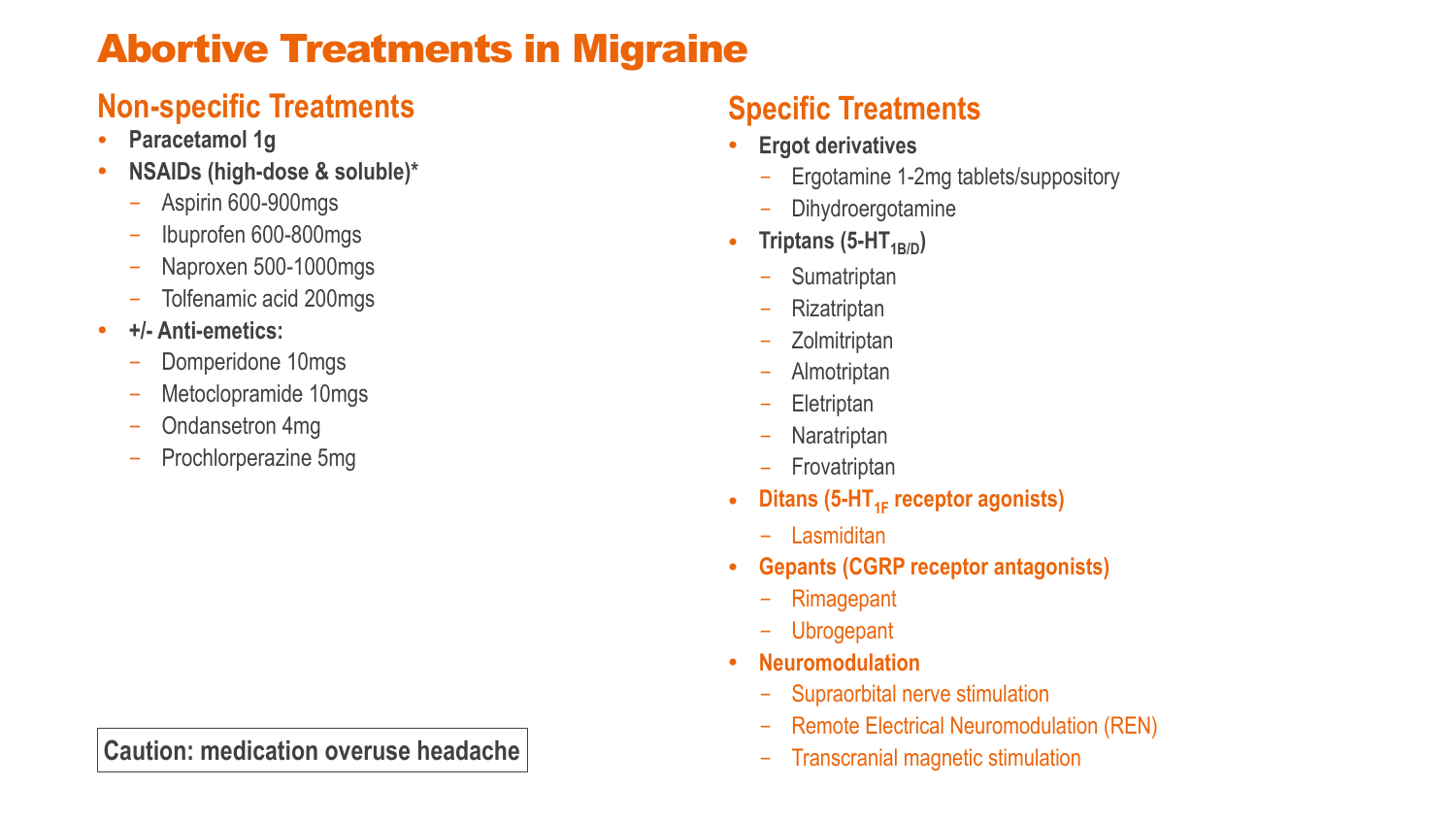# Preventive Treatments in Migraine

- **Antidepressants**
	- TCAs: Amitriptyline
	- SNRIs: Venlafaxine, Duloxetine
- **Beta-blockers\***
	- Propranolol.
- **Serotonin antagonists**
	- Pizotifen
- **Anticonvulsants**
	- Topiramate, Valproate
- **Ca Channel blockers**
	- Flunarizine
- **Angiotensin-based\***
	- Candesartan, Lisinopril
- **Neutriceuticals (metabolic)**
	- Magnesium, Riboflavin, CoEnzyme Q10
- **Injectable treatments**
	- Botulinum toxin type A (chronic migraine)
- **CGRP receptor antagonists**
	- Atogepant
- **CGRP monoclonal antibodies**
	- Erenumab
	- Fremanuzemab
	- Galcanezumab
	- Eptinezumab
- **Neuromodulation**
	- Supraorbital nerve stimulation
	- Transcranial magnetic stimulation
	- Occipital nerve stimulation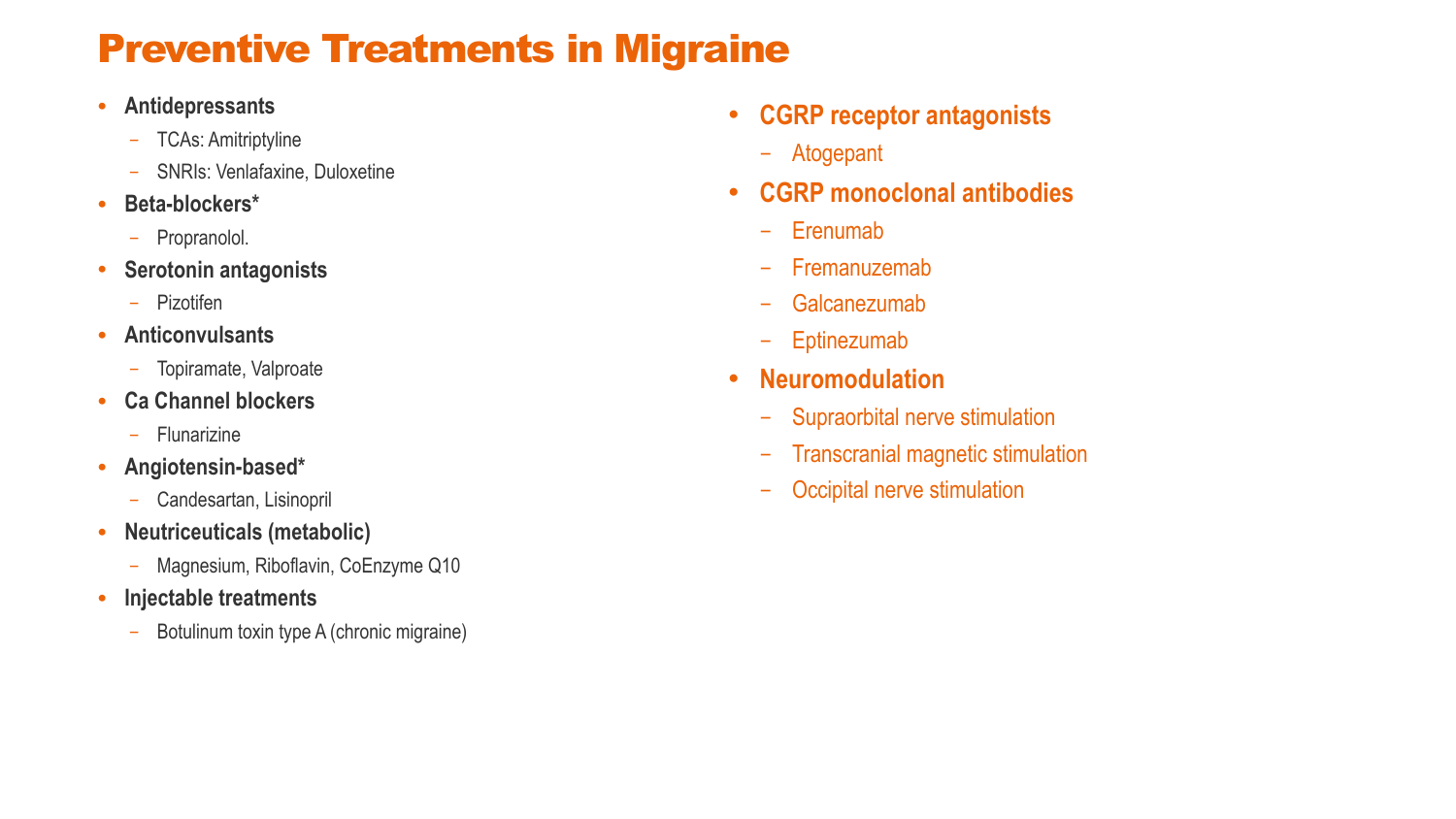# Migraine in hypermobile syndromes

• **Comparison of headache in JHS and controls (1)** 

| <b>JHS</b> (n=28) | Controls (n=232) | P value         |
|-------------------|------------------|-----------------|
| 75%               | 43%              | < 0.01          |
| 90%               | 91%              |                 |
| 43%               | 24%              |                 |
| 10.5(9.5)         | 5.6(7.9)         | 0.01            |
| 36.6(30.3)        | 9.3(16.2)        | < 0.01          |
|                   |                  |                 |
| 71%               | 44%              | < 0.01          |
| 82%               | 82%              | 0.97<br>to non- |
|                   |                  |                 |

**hypermobile patients.** 

- **Medication overuse headache likely to be a contributor in patients suffering from recurrent/chronic musculoskeletal pain**
- **Management of migraine in vEDS:** 
	- Acute treatments: use NSAIDs with caution in vEDS, medication overuse headache can be challenging to address
	- Preventive treatments: avoid antihypertensives (Betablockers/Candesartan)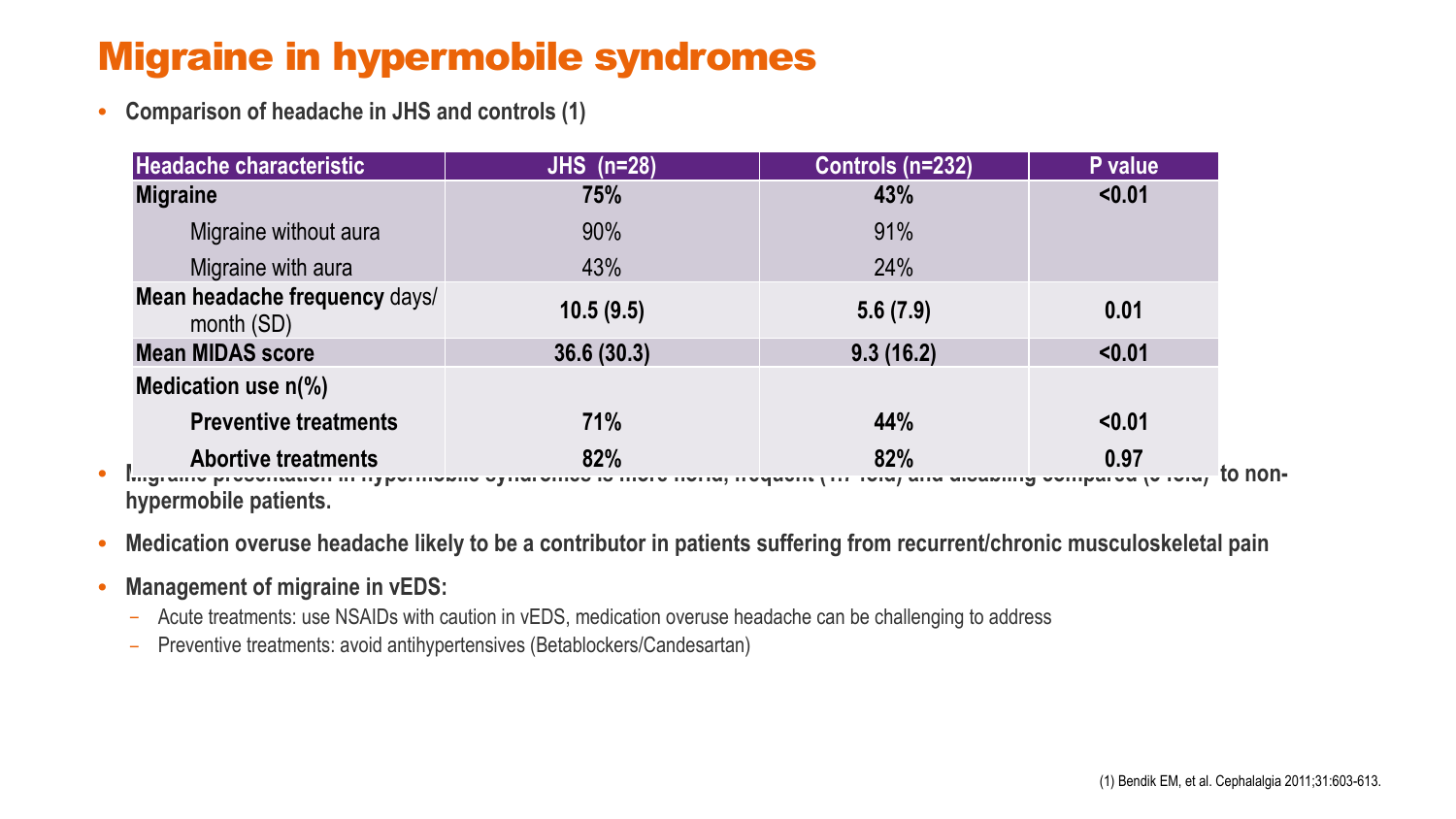# Comorbid disorders impacting on Headache disorders.

### • **Anxiety disorders**

– Anxiety in 32% of JHS patients as compared to 12% within a control population.1

### • **Sleep disorders**

- Periodic limb movements are found in 67% of adults with EDS compared to 8% in controls 2
- Sleep disturbances including sleep apnoea, restless leg syndrome, and snoring frequently co-occur in patients with migraine and other headache disorders

### • **Mast cell activation syndrome (MCAS)**

- 24-66% of EDS patients have MCAS/histamine sensitivity 3,4
- Histamine is potent trigger for headaches

#### • **Medication overuse headache 5**

– Develops through chronic overuse of acute medication taken to treat headache or other pain

<sup>1)</sup> Hakim AJ, Grahame R. Rheumatology (Oxford). 2004;43(9):1194-5.

<sup>2)</sup> Verbraecken J et al. Clin Genet. 2001;60(5):360-5.

<sup>3)</sup> Song B, et al. Proc (Bayl Univ Med Cent). 2020;34(1):49-53.

<sup>4)</sup> Cheung I, Vadas P.J Allergy Clinical Immunol. 2015;135(2)

<sup>5)</sup> Headache Classification Subcommittee of The International Headache Society. The International Classification of Headache Disorders 3rd edition. Cephalalgia. 2018;38:1-211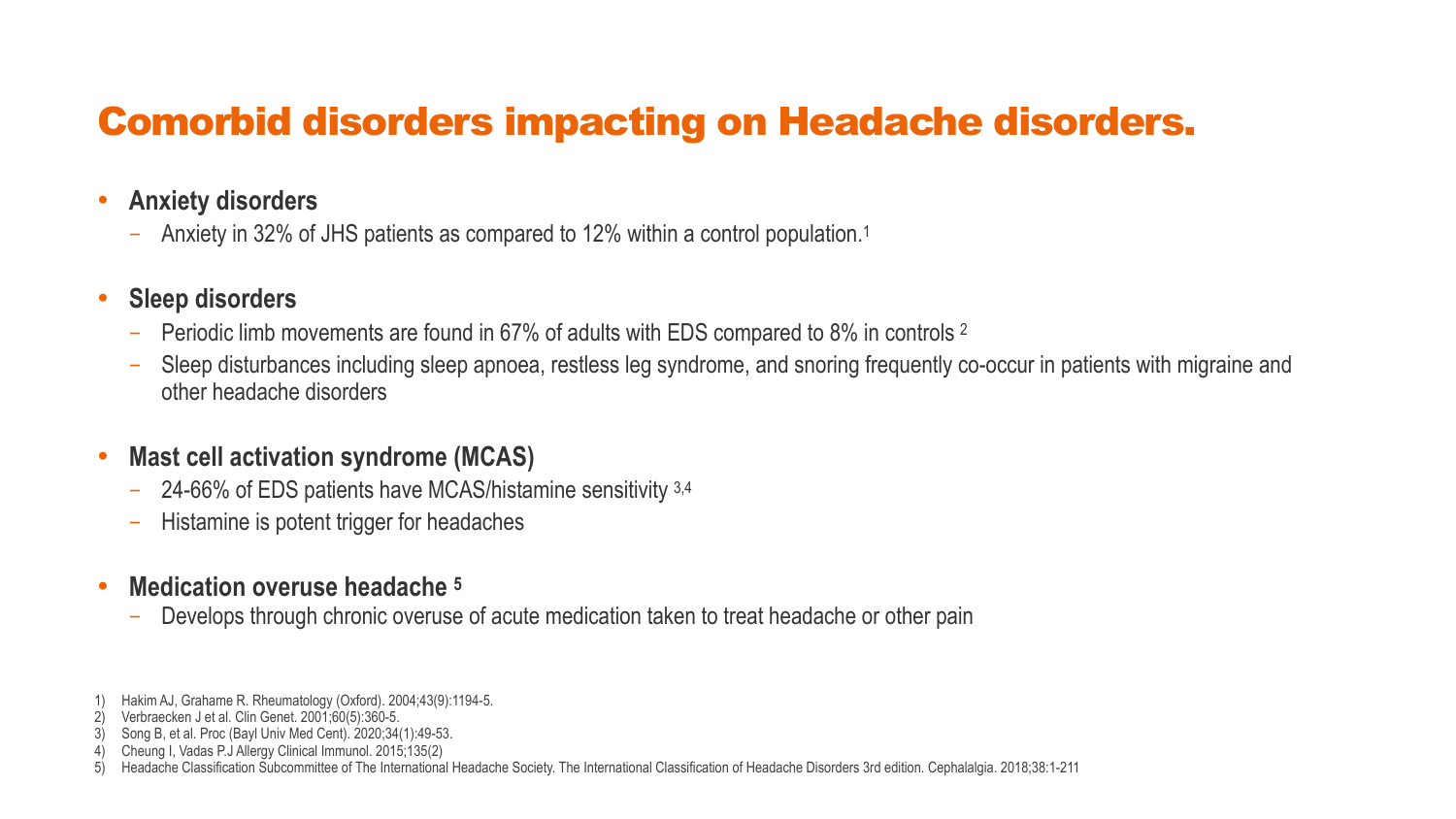### Why are primary headache disorders over-represented in hypermobile syndromes?

#### • **Abnormal vascular endothelial function**

– Showering of the cerebral vasculature with atheroemboli, which might trigger attacks of aura in these patients. (1)

#### • **Dysautonomia**

- Khurana and Eisenburg found that 23 of 24 patients (96%) with POTS had a diagnosis of migraine or probable migraine. (2)
- Kanjwal et al. demonstrated that migraine occurred in 73% of patients with both JHS and POTS as compared to 23% of those with POTS but without JHS (P<0.001). (3)

#### • **Pro-inflammatory cytokines**

– Pain might be due to chronic central nervous system inflammation, cytokine production and persistent glial activation that arise in response to precipitating events (4)

#### • **Centrally mediated pain neuromatrix dysregulation**

– Altered modulation of pain in JHS patients with fibromyalgia may lower the threshold for primary headache syndromes and other pain syndromes.

> (1) Martin VT, Neilson D. Headache. 2014;54(8):1403-11. (2) Khurana RK et al. Cephalalgia. 2011;31(4):409-15. (3) Kanjwal K et al. Indian Pacing Electrophysiol J. 2010;10(4):173-8. (4) Rozen T, Swidan SZ. Headache. 2007;47(7):1050-5.